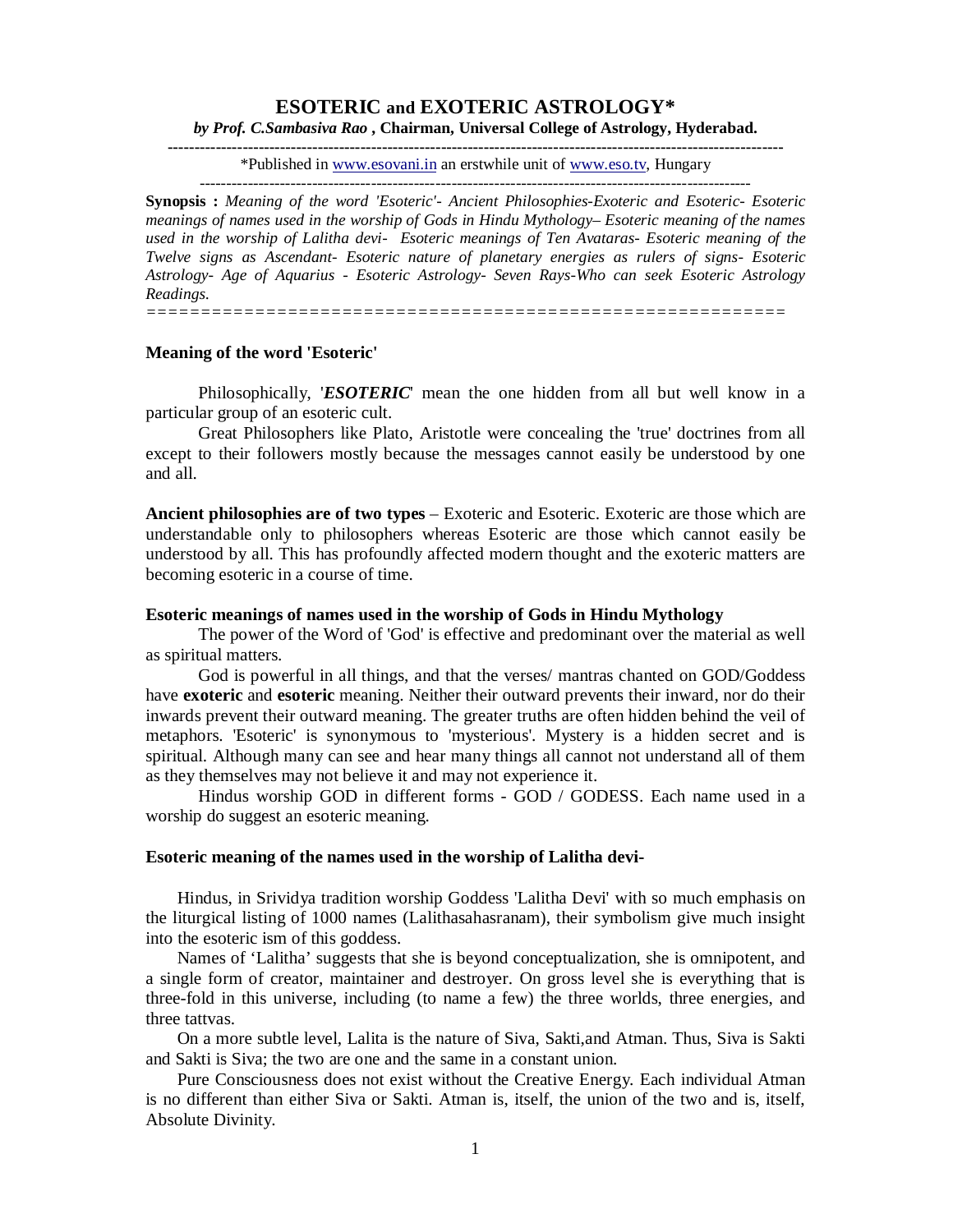The Sri Vidya tradition claims that these three categories do not differ from one another. Thus, once the knower" begins the "process of knowing," that "knower"actually becomes the "object of knowledge.".

In this realization, one travels from the manifest world back into the Bindu Point and into the Absolute Consciousness.

Translating this into "Lalita language," a devotee himself becomes the Absolute by worshiping reciting the mantra of Lalitha, the Supreme Consciousness. Knowing oneself to be God, experiencing in full the presence of Lalita is salvation (moksha)

### **Esoteric Meaning of the Ten Avataras in Hindu Mythology**

*"Asato Maa Sat-Gamaya, - Tamaso Maa Jyotir-Gamaya, -Mrityor Maa Amritam-Gamaya"*

The above prayer in Hindu scriptures epitomises the purpose of the Lord's Creation, the grand culmination of going back into that Transcendence out of which these countless names and forms have been evolved as a blissful act of play by the One without a second.

The plan of the Divine Will is that out of the One infinite, names and forms may flow out and for a time there may be a blissful play of this divine multiplicity and then once again, when the Divine Wills, there may be a going back into the pristine glorious source.

This cycle of becoming and perishing, birth and death, is the characteristic of this world-play. Thus, a going back into the original grandeur of Brahman means an ascent from this unreality into that Supreme Reality. This process is being worked out by all evolved beings.

From time to time great ones have come, who have systematized this Cosmic plan and formulated a method so that individuals in whom this purpose has been awakened may make use of this method and reach the goal quickly, that they may consciously achieve this process in themselves. These methods have come to the various religions of humanity. Gradually, these religions have had a greater and ever-widening group of followers. These great groups exist all over the world as the great section of Hindus, Buddhists, Muslims, Christians, and so on.

But the one inescapable fundamental fact about these religions remains that all these various religions are but methods which seek to work out in some way or other the ascent of man from birth and death to Immortality.

The ten Avataras of the Lord, which are described in Hindu scriptures, are an order calculated to teach us a sublime spiritual lesson.

Lord said in Bhagavad Gita, *"Sambhavami Yuge Yuge", which mean – that* He incarnates Himself, whenever necessary, to put mankind into correct path to lead Divine life. The gist of Avataras is to kill brutality in man and correct him towards Divinity.

1. *Matsya* (Fish) Avatara.- Fish lives in water, shut out from the two important elements for life—pure air and sunlight. Yet, if you liberate the fish from its aquatic prison and place it in life-giving sunshine surrounded by fresh air, it is greatly distressed and would die in a few minutes. Similarly, the man who is sunk in worldliness, who is worse than a beast, cannot bear the sunlight of godliness and fresh, pure air of divine life. He revels in his own dark region deprived of all spiritual light.

2. *Kurma* (Tortoise) Avatara.- The tortoise lives in water; but is able, to an extent, to live on the shore, too. This corresponds to the first-stages of man's career from bestiality to humanity and from humanity to divinity. He likes to live sunk in ignorance, but does not seriously mind the light of truth.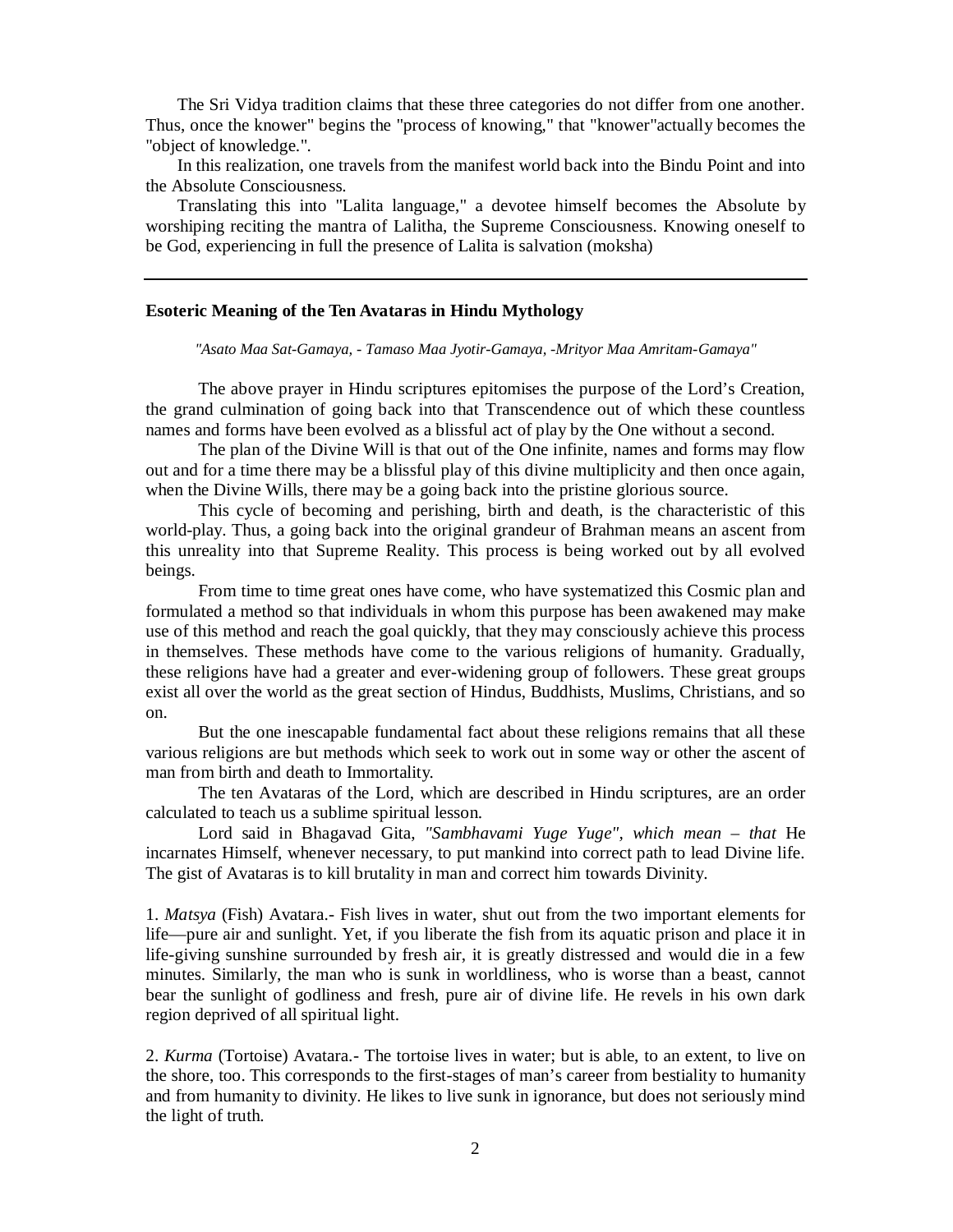3. *Varaha* (Boar) Avatara. - Here the evolution has taken the Jiva completely away from this worse-than-beast stage, away from the aquatic prison, and the boar, though considered as the lowest among the animals, is yet an animal and lives on mother earth, basking in sunshine and breathing fresh air.

4.The *Nrisimha* (the Man-lion) Avatara - crown of animal-creation. Integrated personality indicates the beast nature in man. Great violent with a purpose of killing. Violence and the spirit of destruction is main in this while trying to transcend the bestiality;

5.The *Vamana* (the Dwarf) Avatara.- No animal nature. It is completely human with a greatly limited capacity. This avatar suggests that the man is capable of transcending all limitations and realising his unity with Brahman.

6. The *Parasurama* Avatara – a man where the humanity has supervened. From this there are three object-lessons.-

- I) One must sub serve his will to that of his 'Guru' His perfect faith in father as 'Guru' led to implicit obedience and perfect subservience to the higher will. As per father's order he killed his mother and when the same father granted a boon he used it with a request to get back the mother live. His father got her back to life.
- II) Any can rise into divine nature only by annihilating his brutal nature and by sublimating the human nature, Unrighteous kings were killed by Parasurama much against Sattva nature of his Bramin cult. This shows that in Yoga sadhana certain amount of destruction is absolutely necessary.
- III) One should nullify his brutal nature and then, he becomes a true human being. One should learn to sub serve his Guru, and then he should destroy all hurdles in the way. To please his father Parasurama has killed a king who has stolen a milk cow from his father. But, father warned him for forgetting his own dharma as a Brahmin who should not retaliate, and should only be patient as a sign of forbearance and forgiveness. Father has also punished him to undertake a countrywide pilgrimage.

7. *Rama* Avatara – One should serve his Guru with love, sincerity and obedience for liberation or God-realisation. Sri Rama killed many Asuras as told by his Guru Vismamitra, and by his Grace Sri Rama followed Sattvic virtues like truthfulness, love, compassion and purity. Similarly, we

8. *Krishna* Avatara, -a *Purna* Avatara. - Tells any spiritual aspirant with all necessary teachings to attain one-ness with God. He must serve humanity in all respects, without distinction of caste, creed or sect. Sri Krishna was trying compromise to avert the Kurukshetra war. Sri Krishna practised and preached the selfless service, in the Bhagavad Gita.

9. *Buddha* Avatara. -taught that one can attain God-realisation by practicing even a single divine virtue of non-violence *(Ahimsa)* in thought, word and deed.

10. *Kalki* Avatara. - which is meant for removing the ignorance in humanity by awaking consciousness of Divinity.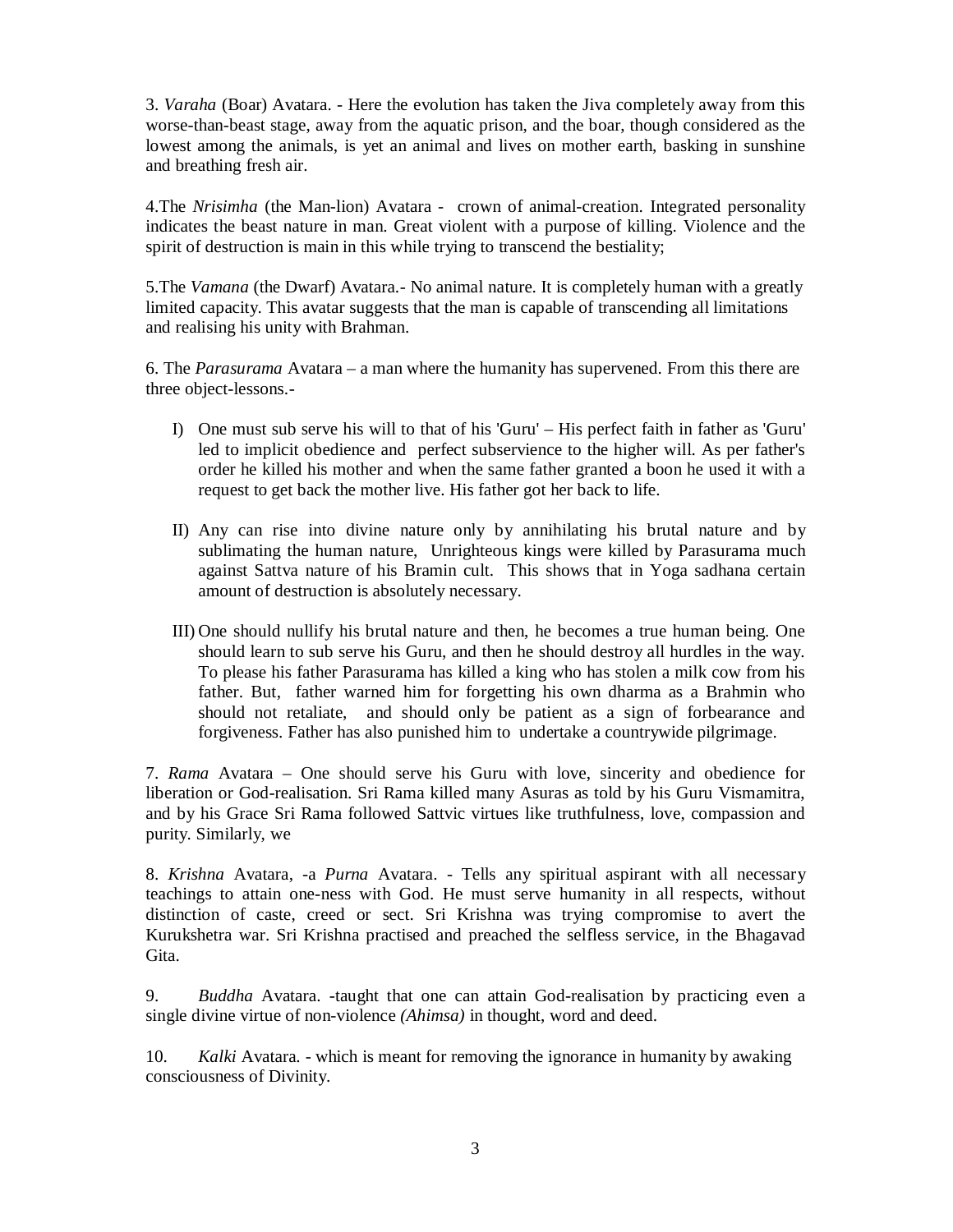## **Esoteric meaning of the Twelve signs as Ascendant.**

Human soul has a wide purpose with its arenas of growth, levels of consciousness and service. Soul's purpose is reflected in the esoteric meaning of the ascendant sign in zodiac. Following are the brief symptoms of ascendant signs and are to be seen in comprehension with modifications in the light of its connection to planets.

**ARIES** - Replacing instant desire with will; assertively increasing the Higher Self; discerning and also by embodying Divine Will.

**TAURUS** – wise steward of the Earth's resources, utilizing them for the fulfillment of the Divine Plan; transmutes material attachment into spiritual aspiration

**GEMINI** - Giving love and applying wisdom lovingly and help to connect people and promote planet wide unity of all Humanity

**CANCER** - Realizing the Oneness of all manifested life, human, animal, vegetable, and mineral to mass consciousness to uplift and inspire Humanity toward the universal Love of the heart chakra

**LEO** - Becoming centered in God-consciousness with perfect personality with soul energy to radiate Love to others to usher to a higher planetary consciousness

**VIRGO** - Refining the personality to receive the energies of the soul and to sow God Consciousness to rearrange the physical plane to receive the higher energy necessary for planetary initiation

**LIBRA** - Seeing everyone as part of oneself to develop Wholeness through cooperation with the Higher Self and the Divine Plan.

**SCORPIO** - Transmuting lower desires into Higher Will as a spiritual warrior and catalyst of healing through the embodiment and transmission of Divine Power

**SAGITTARIUS** – With the experience of all facets of human life develops complete acceptance, understanding, and love of other. Inspires others toward greater understanding of life and of each other with a torch of Light and Love.

**CAPRICORN** - Working productively develops patience, persistence, and perseverance. Progresses spiritually with assumption of greater responsibilities in helping to manifest the Divine Plan on Earth

**AQUARIUS** – Realising the universality of Spirit, the Divine essence, Unity of all beings, interplanetary and extra planetary. Serving uniquely and in a cooperatively with others. Works under the direction of the Planetary Hierarchy. Helps the whole of Humanity to awaken in consciousness.

**PISCES** – Getting aware of ingrained personal attitudes, cultural thought forms, and societal institutions which hinder planetary progress. Then yielding Power to transmute them into higher forms of energy to clear the way for the new thought forms which will serve the Divine Plan of evolution for the planet and the solar system.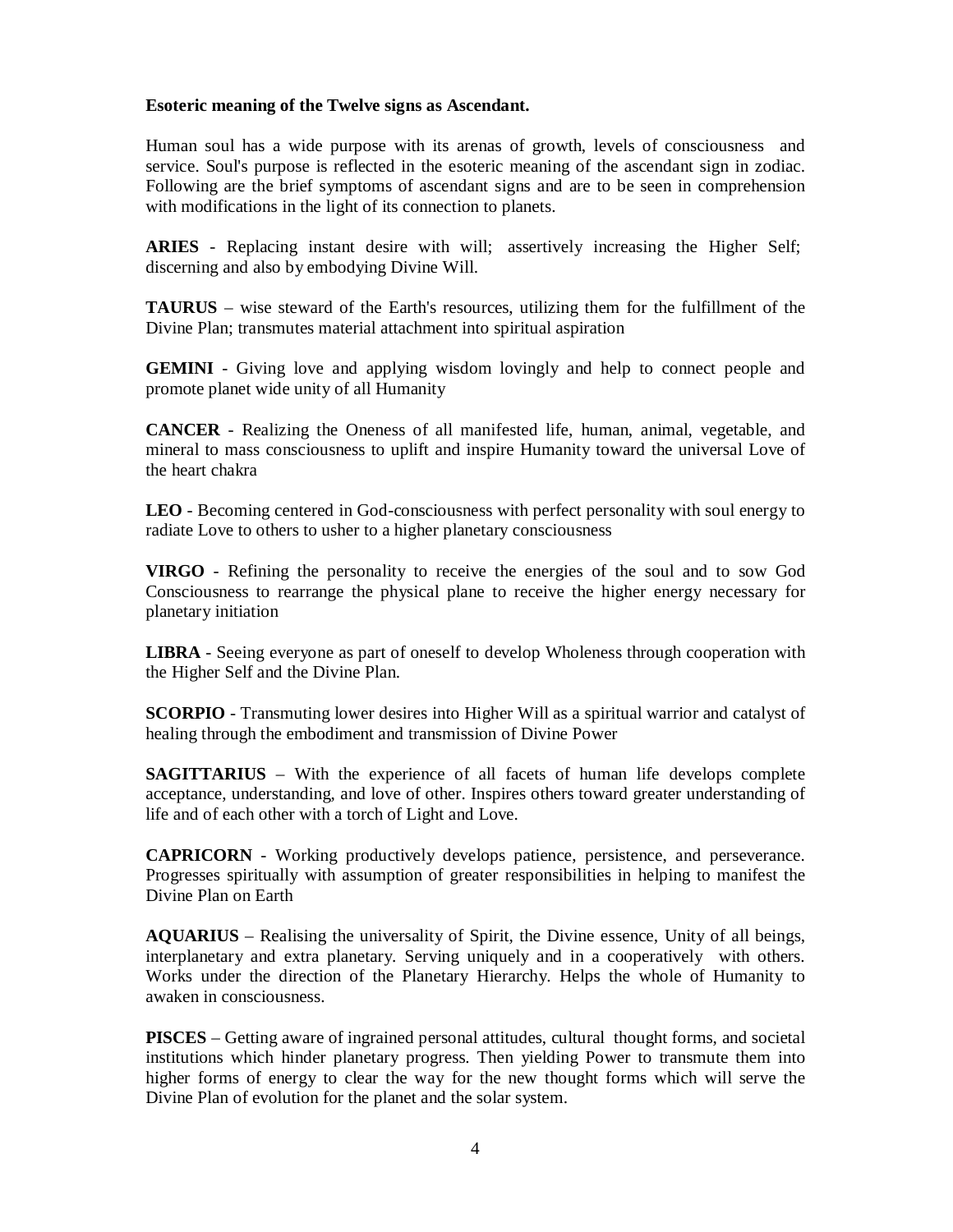### **Esoteric nature of planetary energies as rulers of signs.**

An esoteric view of zodiac signs and their lords reveal much about the soul's path in the cycle of re-births.

A study of Leo and its ruler tell that Sun's energy, esoterically, has a triadic nature with three aspects i.e., Physical level; heart level; and Spiritual level. Sun rules Leo on both exoteric and esoteric levels.

Neptune is the agents to carry to earth the energies of the Sun at heart level while Uranus play such role at the Spiritual level. Thus the Sun cover both Neptune and Uranus.

The Sun symbolizes the personality, and in Leo the personality undergoes an evolution in self awareness from the personal to the trans personal.

Selfishness, egotism, and personal will are being conquered for Universal Love. In this the Sun,Uranus and Neptune, are involved.

Leo contributes to the development and expression of self consciousness, with a realisation of the existence of something greater than just physical body which binds all human being. On a next step, the Sun with Neptune one realizes and somehow helps to make life better for one's brothers and sisters in the Family of Humanity. Then the mind increasingly responds to the Soul which dominates in awareness with supreme consciousness.

### **Esoteric Astrology –for the Age of Aquarius**

The Age of Aquarius is just commencing. And the traditional astrology is evolving toward 'Esoteric Astrology. Thus the causes rather than effects are essential to study the path of human soul behind the outer body form.

Soul is imperishable, eternal and with expanding consciousness in purpose to nullify karma in the repeated cycle of rebirths.

In present astrological practices- both in personality astrology and psychological astrology- matters dealt with are of mundane, spiritual, fortune telling, and to bring about integration and wholeness.

Esoteric Astrology contemplates a larger perspective of life not only as an inhabitant in this solar system but also participating as an 'energy center' within a greater solar life.

#### **Esoteric Astrology & the Seven Rays**

Greatest psychologists of last century developed Psycho synthesis techniques from the Seven Rays. Esoteric astrology take the help of theories of such Science of Seven Rays.

The planets are simple instruments for the energies to transmit to Earth through the zodiac whose signs have special reactions with the rays. The rays can be studied by themselves and constitute what is known as Esoteric Psychology.

The seven rays were attributed to the important aspects of human life. They are Will power, Love wisdom, and Active intelligence, Harmony through conflict, Concrete science, Devotion idealism, and Ceremonial order. Each of them have virtues and vices. Will power may be in destruction, Love-wisdom lead to dispassion, Active intelligence may adapt manipulation, harmony may cause forceful conflict, Concrete science may help practical application, Devotion and Idealism may bring aggressiveness, Ceremonial order with emphasis on Creative process manifests into forms.

The Seven Rays correspond to many 'septenaries', which provide the basic building blocks of occultism.

Planets 'rule' rays, similar to astrological ruler ships, hence the interface between rays, planets & zodiac signs is interesting. To commence the study of horoscope is to determine the rays, first and then interpret the horoscope *in light of the rays*. These rays